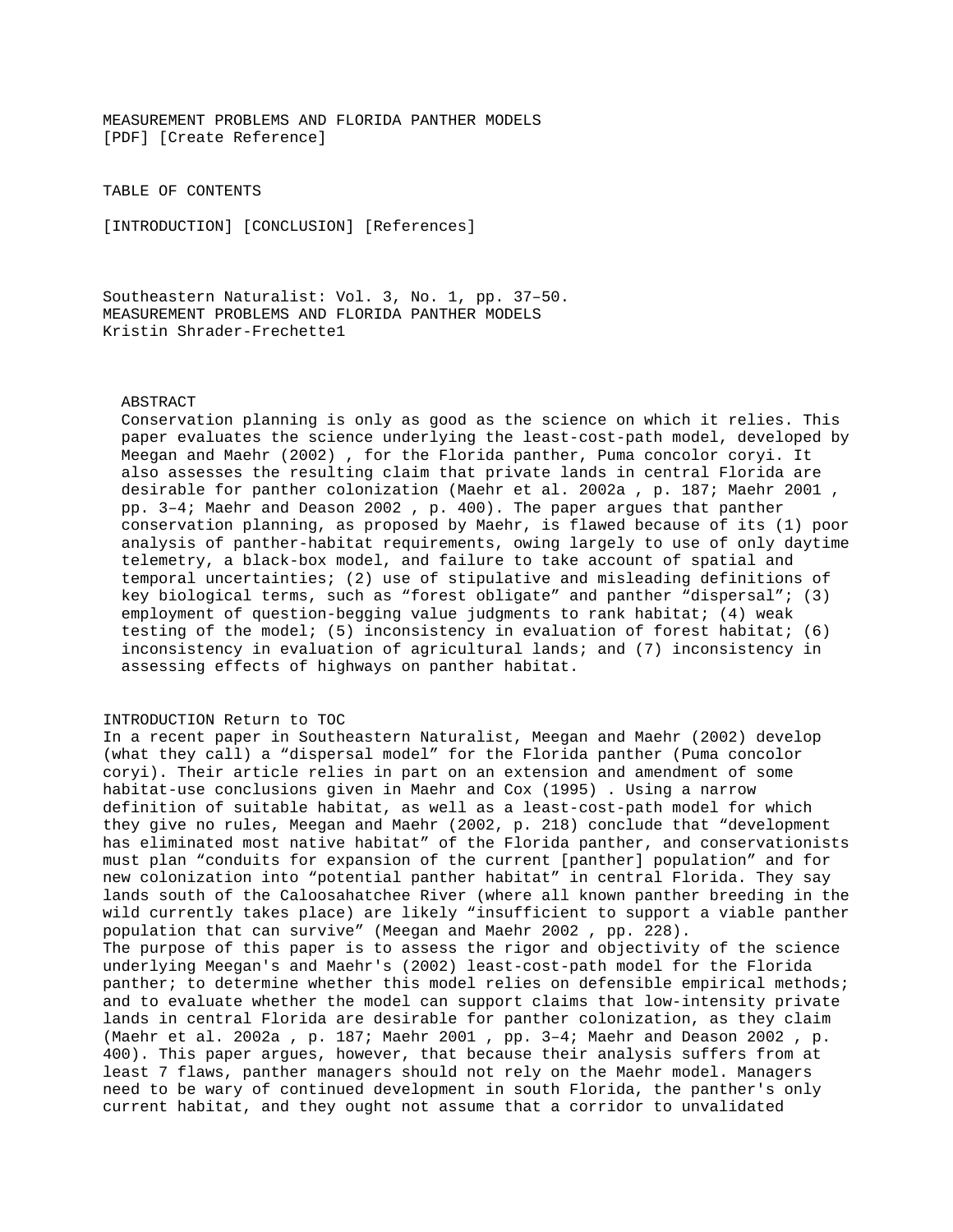habitat in central Florida is sufficient to protect the endangered subspecies. The Florida panther The Florida panther is a subspecies of cougar or mountain lion. Although once present throughout the U.S., cougars are now extinct east of the Mississippi, except for a small population in the southern tip of Florida. A federally endangered and umbrella subspecies, the Florida panther is an important component of the south Florida ecosystem. It has been monitored with radiotelemetry collars since 1981, and in 1995 several Texas panthers were introduced to help address the problem of inbreeding depression. Nevertheless, only about 80 panthers, perhaps including < 20 breeding females, remain in south Florida, mostly on public land (Comiskey et al. 2002 ; Land et al. 2002 ; McBride 2001 , 2002 ; Seal and Lacy 1989 , pp. 62–63, 69, 106). The only current home of the Florida panther, south Florida, is a flat and often-wet landscape stretching from Lake Okeechobee south to Florida Bay, and from the Gulf of Mexico to the Atlantic Ocean. Most of the panthers are on public lands that include Big Cypress National Preserve, Everglades National Park, Fakahatchee Strand State Preserve, and Florida Panther National Wildlife Refuge (Maehr and Cox 1995 ). Both preservation of this current, south-Florida habitat, as well as investigation of possible panther expansion into additional areas, are essential to Florida panther management. Predicting Florida panther dispersal, however, requires an accurate understanding of its habitat. The earliest habitat studies appeared more than a decade ago (e.g., Maehr 1990 , Maehr and Cox 1995 ) and emphasized the importance of forest as preferred panther habitat (Maehr 1997 , 2001 ; Maehr and Deason 2002 ; Maehr and Lacy 2002 ; Maehr et al. 2002a ,b ). These studies were based on analyses of radio-collared panther locations, with respect to digital maps of vegetation and roads, as determined from fixed-wing aircraft. The authors concluded (a) that 96 percent of their panther radio locations occurred either within, or within 90 meters of, a preferred "forest" cover type, and that panthers were reluctant to cross non-forested areas (Maehr and Cox 1995 , p. 1014), (b) that "preferred" panther habitat was hardwood hammock and, to a lesser degree, cypress swamp (Maehr and Cox 1995 , pp. 1012–1013), and (c) that grasslands, shrub, brush, mangrove swamp, freshwater marshes, and water were "avoided" Florida panther habitat (Maehr and Cox 1995 , pp. 1012–13). This emphasis on forests and the rejection of wet or marshy areas (as panther habitat) led the authors to claim that the Everglades is too wet for panthers (Maehr 1997 ), and forest is their "only vital habitat" (Maehr 1997 , 2001 ; Maehr and Lacy 2002 ). Such habitat claims are scientifically questionable in at least 7 respects. Habitat claims underlying the Maehr model All of Maehr's panther analyses rely only on daytime telemetry for this nocturnal animal and fail to take account of spatial uncertainty in radiotelemetry and vegetation maps (Comiskey et al. 2002 ; see Meegan and Maehr 2002 , pp. 217, 221, 223, 226, 227; see also Maehr and Deason 2002 ). The failure of Meegan and Maehr (2002) to take account of spatial uncertainty in their least-cost-path model is particularly disturbing, given that Belden et al. (1988) , Dees et al. (2001) , and Janis and Clark (2002) , all provided estimates of telemetry error for the radio locations of Florida panthers, and they used the same radio-telemetry methods that Maehr used. Years before Maehr's 1991 and 1995 papers, Belden et al. (1988) provided a telemetry-error estimate of 230 m. However, Maehr and his coauthors appear to have repeatedly ignored this work. They have provided no uncertainty bounds on their telemetry points, and they have ignored the complete set of land-cover types within a circle (of 230 m radius) around any telemetry point. Instead they have focused on the fact that panther-telemetry locations were within 90 m of forests, a distance that is smaller than the spatial error associated with telemetry locations. As a result, Maehr may have overemphasized the importance of forest as panther habitat and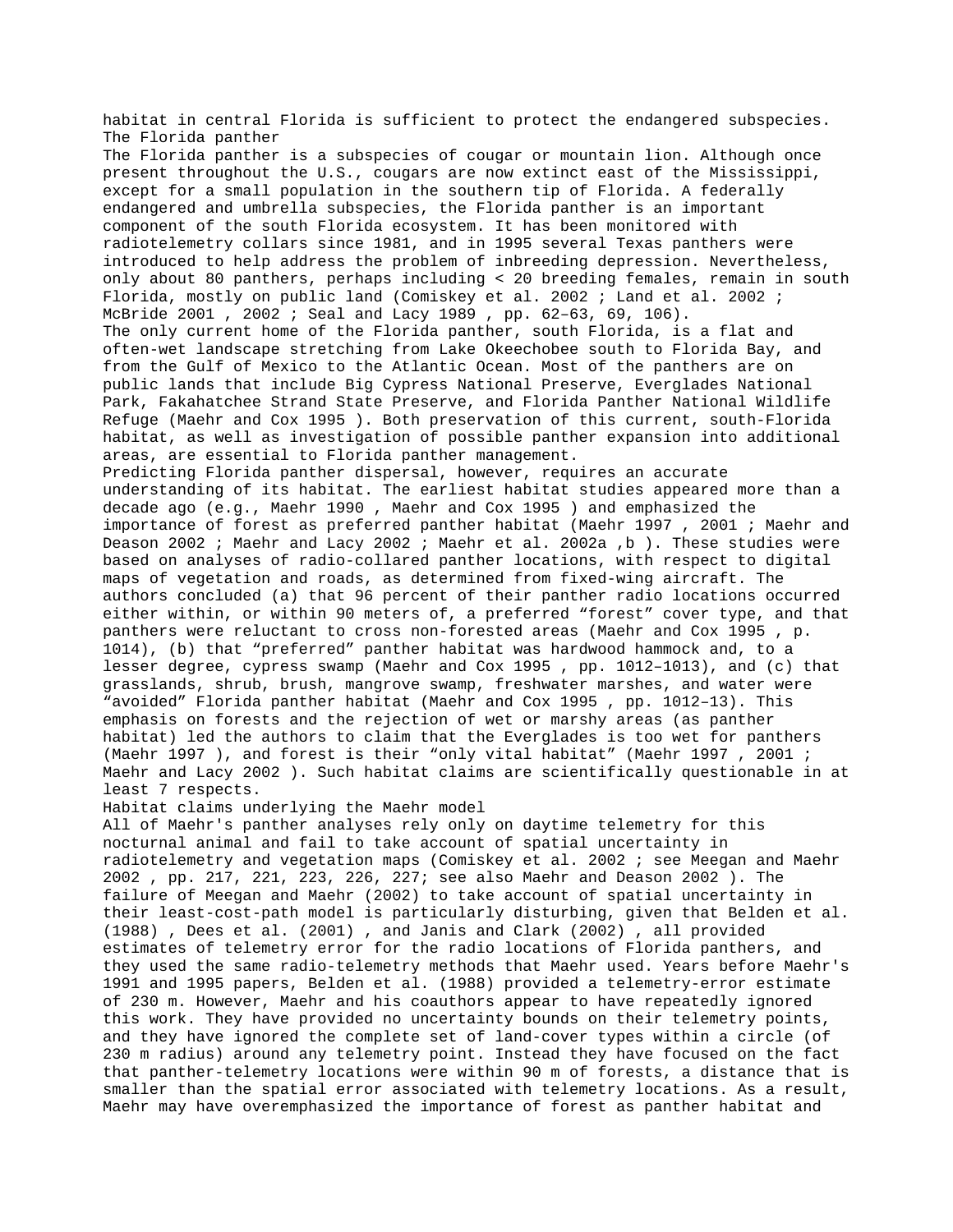biased his landscape rankings, in part because he ignored other land-cover types within the relevant circles. The difficulty is that Maehr ignores not only (what appears to be more reliable) work of other scientists but also spatial uncertainties, which may have led to inadequately supported conclusions about panther preferences for forests. Moreover, Maehr and Cox (1995) and Kerkhoff et al. (2000) fail even to mention the fact that all their telemetry data were taken from morning-only locations.

Maehr and Cox (1995) , on which Meegan and Maehr (2002) is based, likewise failed even to mention the fact that they excluded 40% of panthers from their analysis (see Comiskey et al. 2002 ). Yet their map and description of the study area suggest to the reader that they used all animals. The only hints that Maehr and Cox (1995) excluded available data were two. First, on p. 1010, they claim to have used an "average of 382 locations for each of 23 panthers." But this gives 8,786 locations, not the 14,548 locations they refer to in both the abstract and methods section. Second, they compared panther locations to 8500 random locations, a number close to 8,786, not 14,548. Maehr and Cox (1995) used many points south of I-75 only as available points and assumed they were not already used by the panther, but some of these points actually were used by panthers during the period of study. They further compared panther locations to those in "available" habitat by selecting the 8500 random points from an area extending 40 km beyond all panther locations used in the analysis, a method that resulted in the inclusion of some areas beyond the geographic range of the panther. Maehr and Cox (1995) thus compare the locations used by a subset of panthers to a set of "available" points that includes not only areas beyond the known range of the panther, but also areas used by panthers that were excluded from the analysis. Finally, for Maehr and Cox to treat 8,500 panther locations as statistically independent was inappropriate for their chi-square and regression analyses.

Maehr and Cox (1995) also originated the claim that forest patches larger than 500 ha are important. Yet this claim is based on a flawed analysis. The claim appears in the discussion section but is never mentioned in the methods section. Instead Maehr and Cox (1995) said, in the discussion, both that a linear regression of patch size showed panther occupancy was more likely in patch sizes > 500 ha, and that only 25% of panther locations were in patches < 500 ha. They then concluded that patches of 500 ha were likely needed for frequent panther occupation. Like other questionable analyses in Maehr and Cox (1995) , this regression appears to have treated each location as an independent observation, suggesting the authors provided a replication. Yet no genuine replication occurred, given the dependence among the data. The regression result probably reflects only the fact that, all things being equal, large patches, like large quadrats, contain more of what is observed. The fact that 25% of the Maehr and Cox (1995) panther locations occurred in patches < 500 ha could reflect factors like aversion, indifference, or preference for patches of some size. And all of these factors depend on the available pool of such patches to each radio-tagged panther. Yet Maehr and Cox (1995) do not compare use and availability of patch sizes. Despite such problems, Maehr and Deason (2002) use the 500-ha threshold as the basis for much of their panther-habitat evaluation model (PHEM) (based on Maehr and Cox 1995 ).

A team of panther modelers and field biologists, using the full set of available telemetry data to investigate panther habitat use and dispersal patterns (Comiskey et al. 2002 ), have challenged Maehr's forest-centered paradigm of panther habitat use. They documented deficiencies in previous habitat-selection studies (Kerkhoff et al. 2000 , Maehr and Cox 1995 ), including unacknowledged data omissions, spatial and temporal errors, sampling biases, unsupported assumptions, misinterpretations of demographic patterns, failure to take account of uncertainties, and the suite of errors associated with assuming representativeness of daytime telemetry to describe 24-hour panther-habitat use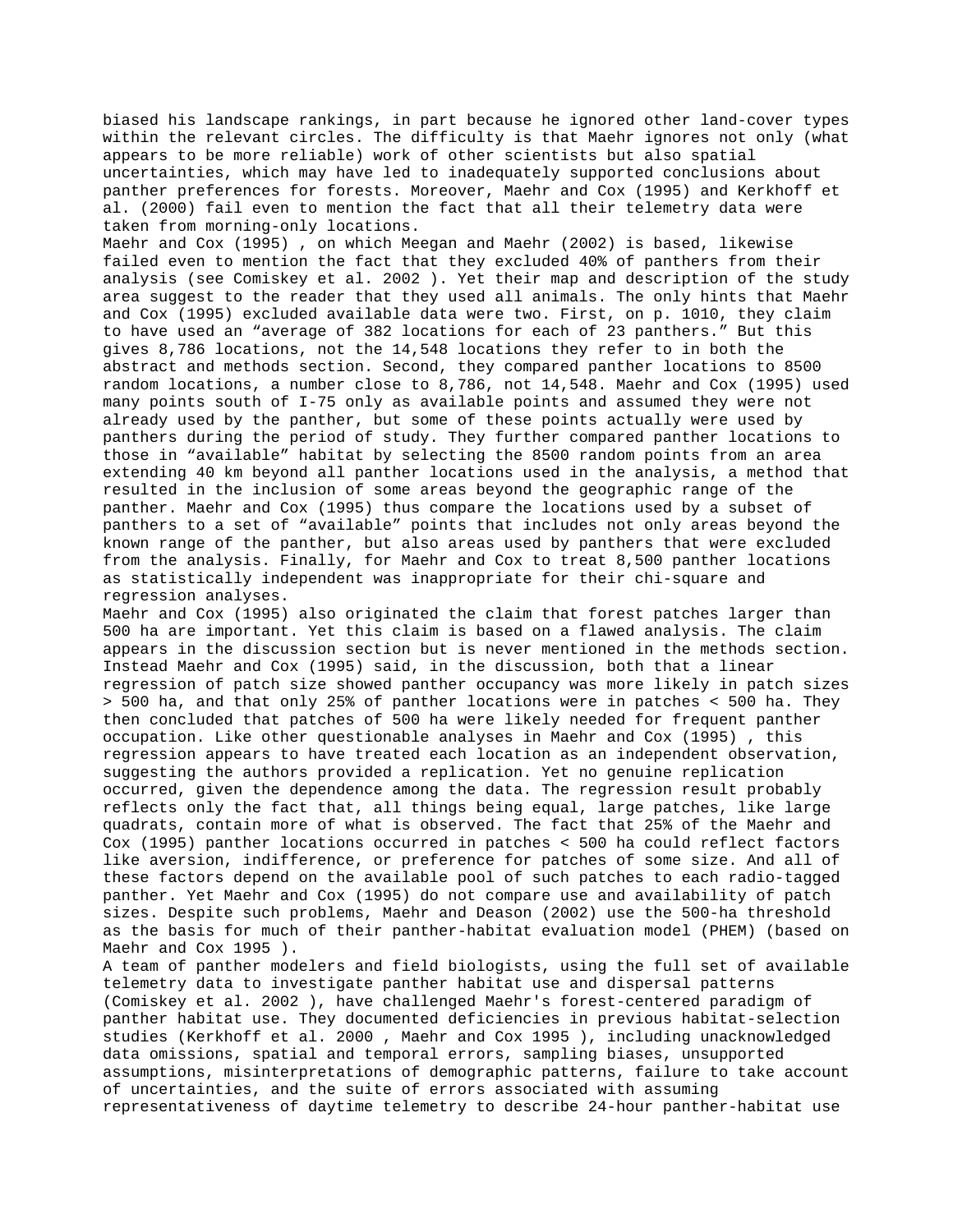(Comiskey et al. 2002 ). They also argued that ranking habitats as "preferred" and "avoided" by Florida panthers, based on telemetry recording only the animals' day-use (or resting) activities, was unfounded and failed to take account of non-resting panther activities (Comiskey et al. 2002 ). Instead, the critics of Maehr's habitat studies supported their observations by analyses of home ranges delineated by telemetry and by a series of field reports that stressed the importance to panthers of the mosaic of habitats that make up panther home ranges in south Florida (Land et al. 2002 ; McBride 2000 , 2001 , 2002 ). Using a more ecologically-based approach to habitat protection, one focused on broad habitat requirements to support the entire life-cycle needs of inter-connected panther breeding groups, Comiskey et al. (2002) , Slack (2001 , 2002) , and other critics of Maehr recognize that Florida panther habitat entails much more than just resting spots or certain kinds and amounts of undeveloped land. It entails, among other things, the circumstances to maximize effective population size, to facilitate natural social behaviors, and to minimize the adverse effects of extrinsic forces (Shrader-Frechette and McCoy 1993 , pp. 213–214). Yet Meegan and Maehr (2002) ignored these criticisms of their approaches.

Although these problems with panther-habitat studies have been carefully documented and analyzed, notably by Comiskey et al. (2002 ; Slack 2001 , 2002) , Maehr and his coauthors have ignored these criticisms. They trimmed their daytime telemetry data by looking only at panthers wearing collars and living north of I-75 (Maehr and Cox 1995 , p. 1010), that is, only 1/3 to 1/4 of the total Florida panther population. Yet they did not reveal how limited their data were (Comiskey 2002 ; see also Land et al. 2002 , pp. 48–53). Ignoring these critiques, Meegan and Maehr (2002) continued to rely on the habitat definitions presented in their earlier papers. They compared central Florida (north of the Caloosahatchee River) and south Florida (south of the river) as panther habitats, then noted that south Florida has many public lands and hydrology that "precludes human development" (Meegan and Maehr 2002 , p. 218), while central Florida has "predominately private ownership where citrus and cattle production are significant land uses" (Meegan and Maehr 2002 , p. 218). Yet they claimed that the patchy private lands of central Florida have "higher-quality panther habitat" than the largely uninhabited public lands of south Florida (Meegan and Maehr 2002 , p. 218), where the panther now lives. Their only apparent reason for this comparative judgment of habitat quality was that there are more forests in central Florida. Yet this claim is doubtful, given their failure (1) to answer criticisms of their black-box panther-habitat model; (2) to substantiate their forest-centered view (Meegan and Maehr 2002, p. 226); (3) to take account of the fact that panthers arguably utilize mainly forests with the requisite understory (Comiskey et al. 2002 ); (4) to explain why panthers have survived in south, not central, Florida, and (5) to explain why central Florida is a better habitat, given its greater human disturbance. If Maehr and his coauthors have not addressed problems  $(1)$  -  $(5)$ , it is hard to see how they can convincingly substantiate their least-cost-path model that relies on their forest-habitat claims.

Subjective redefinitions of standard scientific terms

The Meegan and Maehr (2002) model also relies on misleading redefinitions of standard scientific terms. Hence, the scientific theory used to support their arguments (about least-cost-path analysis) does not make logical contact with the changed scientific terminology they employ. Consider three examples of this problem in Meegan and Maehr (2002) : the use of "obligate," panther "dispersal," and habitat "support."

Meegan and Maehr (2002, p. 221) characterize the Florida panther as having a "tendency as a terrestrial forest obligate." Their language suggests the standard biological definition of "obligate" as limited to a certain definition of life, a "factor that must be present in order for the organism to survive"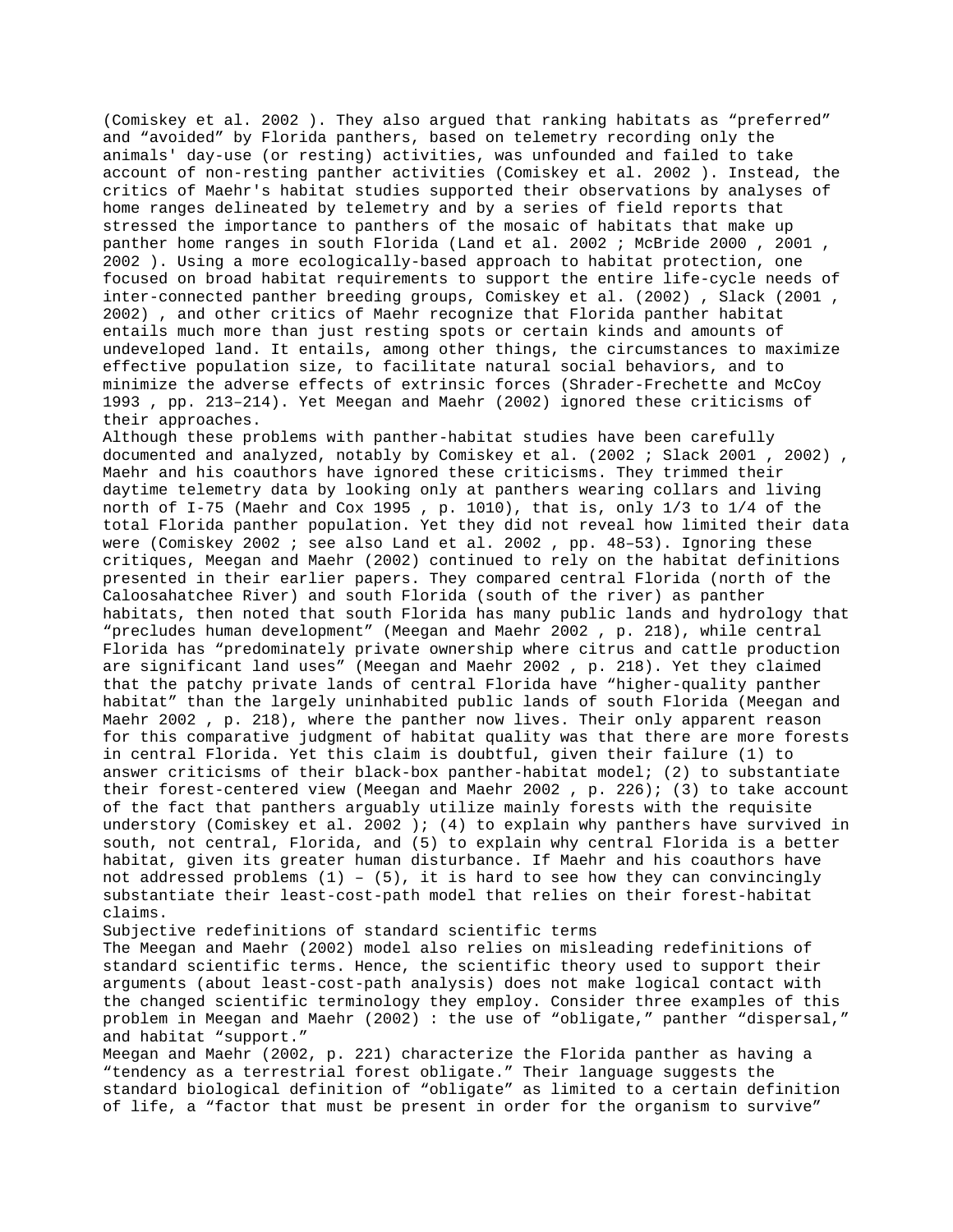(Calow 1999, p. 88), just as hosts must be present for parasites to survive, for example. Thus, according to this standard biological definition, a "forest obligate" would be an organism for which forests are necessary for survival. Yet Meegan and Maehr confuse necessary and sufficient conditions because, at other times, Maehr suggests that forests alone are sufficient for panther survival. When Maehr evaluated south-Florida lands, for developers who wished to purchase panther habitat, he assigned value only to forest land (Slack 2002 , p. 8) and thus suggested that forests were both necessary and sufficient for panther habitat. On the one hand, Maehr's use of the term "forest obligate" (in assessing south Florida lands for developers) suggests that the Florida panther is limited to forest habitat, which he takes as sufficient for its survival. On the other hand, his claim, that forest is the panther's "only vital habitat" (Maehr 1997 , 2001 ; Maehr and Lacy 2002 ) suggests that forest habitat is merely necessary, not sufficient, for panther survival. Such language both confuses necessary and sufficient conditions and misleads the reader about the temporal and spatial biases resulting from the authors' ignoring non-forested habitats, non-resting habitats, and the understory that is essential to resting use of forests. The "forest obligate" language also is not warranted because many panthers live in south Florida landscapes dominated by habitat mosaics of non-forested wetlands and grasslands.

The "forest obligate" language likewise is inconsistent with the authors' own language in the same article, (1) because they admit panthers traverse nonforested areas, especially at night (Meegan and Maehr 2002 , p. 222); (2) because the authors themselves both admit that panthers use nonforested rangelands and wetlands, and they assign these rangelands and wetlands a habitat value, in terms of panther movement, of 2 (on a scale of 1 to 3 that goes from least-resistant to most-resistant), after admitting that panthers use them (Meegan and Maehr 2002 , p. 222); (3) because they claim that "prairie, low intensity agriculture, and pasture" are "compatible matrix habitats" (Meegan and Maehr 2002 , p. 224); (4) because the authors say that panthers are "tolerant of sparse forest cover" (Meegan and Maehr 2002 , p. 226); and (5) because they say some panthers do not view "open habitat as movement barriers" (Meegan and Maehr 2002 , p. 227). Given these 5 admissions, it is unclear why the authors claim the panther tends to be a "forest obligate" and why Maehr argues (see next two sections) that developers should pay panther-mitigation costs only for the forested parts of panther habitats they develop. In any case, the authors are using "forest obligate" in a nonstandard, misleading way that may implicitly contradict other claims in their own papers.

Misleading use of language also may occur when Maehr and his coauthor claim 4 Florida panthers "dispersed" across the Caloosahatchee River, into central Florida (Meegan and Maehr 2002 , pp. 219, 221, 222, 227), and that they are examining "dispersal behavior" into this central-Florida region (Meegan and Maehr 2002 , p. 221). Their claims about "dispersal" suggest they are examining natural colonization, but in reality they are trying to develop a least-cost-path model. Their claims also suggest they are discussing panther habitat, but in reality they are discussing land that is a panther conduit. Also, successful panther dispersal requires breeding. Because none of the 4 panthers who ventured into the patchy, human-occupied, central-Florida lands are documented as breeding there, their wanderings appear characteristic merely of transient males in search of a mate. Maehr's repeated claims about his "dispersal model" (really a "least-cost-path model") and about central-Florida "dispersion" of the panther (Meegan and Maehr 2002 , pp. 217–219, 221–223, 225–228) are at least potentially misleading because only on the conclusion page of their article do Meegan and Maehr (2002, p. 229) mention "successful dispersal." On all previous pages, what they call "dispersal" is really unsuccessful dispersal in that the dispersing males failed to find mates. In Meegan and Maehr (2002) they never acknowledge that central Florida "dispersal,"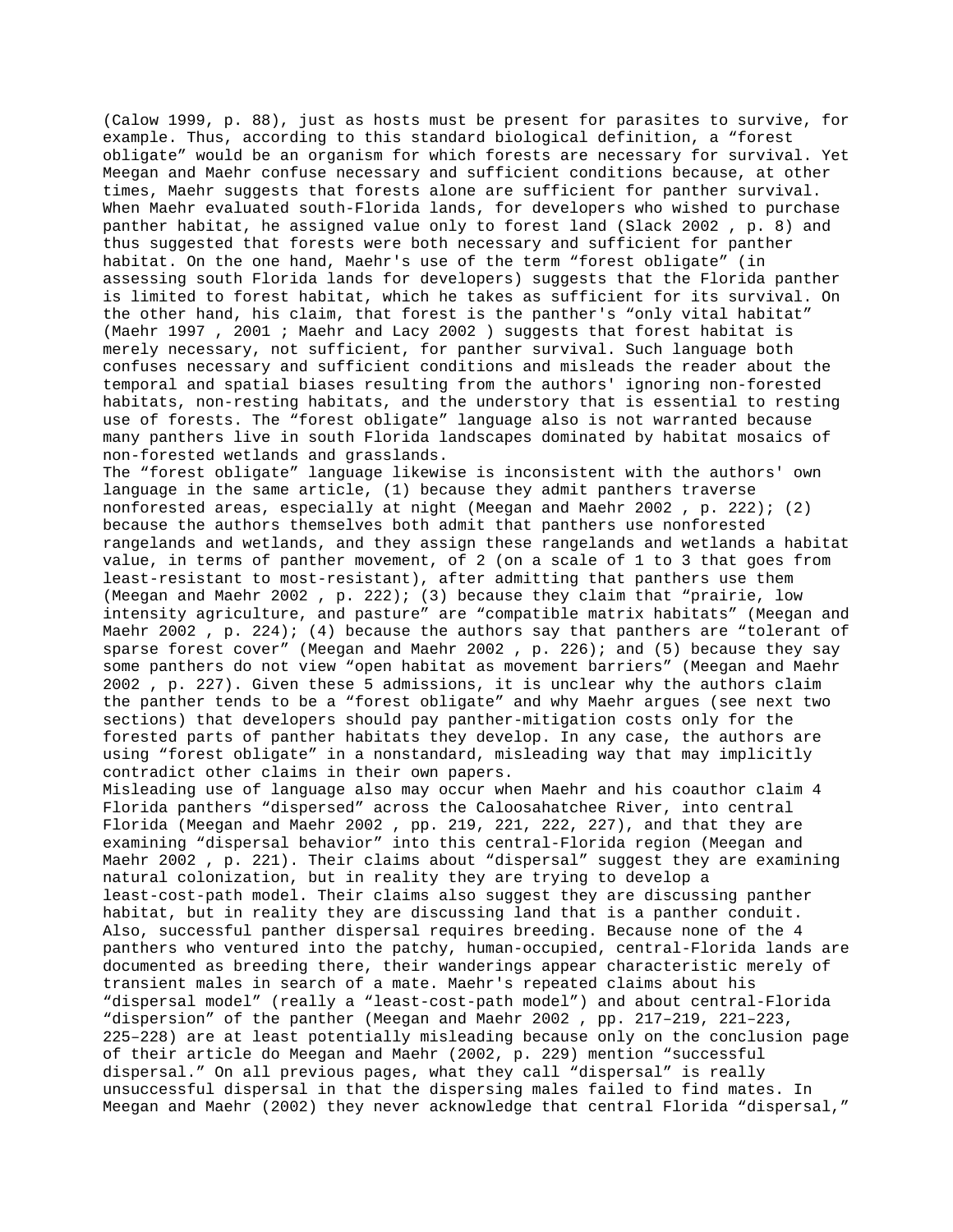which they discussed in the previous 11 pages, was not "successful," although this admission was made clearly in another article (Maehr et al. 2002a ). Similarly, their use of the term "dispersal model" to refer to a least-cost-path analysis from a predetermined panther source, to a panther dispersal destination (Meegan and Maehr 2002 , p. 222), may be misleading. As thus used, their alleged "dispersal model" does not refer to biologically preferred panther habitat, used for dispersal, but instead to land that is the "least resistant," or has the fewest barriers, given a panther source and a dispersal destination. In describing their model, Meegan and Maehr (2002, p. 227) speak of "rules that have emerged out of two decades of research," but they never give these "rules" anywhere and thus have only a black-box model. As such, one wonders how Meegan and Maehr (2002) can speak of a "dispersal model," in a whole section of that name (pp. 225–226), when they do not provide any rules on which the model is based.

Questionable use of language likewise occurs when the authors claim that central Florida "has supported other panthers" (Meegan and Maehr 2002 , p. 222). The word "support" is peculiar, given that the 4 panthers (already mentioned) merely crossed there in their wanderings. Moreover, how can a particular habitat "support" panthers if it does not support females and breeding? The authors' language again appears to claim greater benefits for central-Florida forests than the actual evidence seems to bear. The panther obviously needs both protection of its current, south-Florida habitat and additional habitat. The difficulty is that Maehr has not scientifically established that central Florida is the best place to meet the second goal. Moreover, implementing Maehr's least-cost-path model may thwart the first goal, preservation of south Florida panther habitat, if managers allow south Florida development in the hope that untested, central-Florida habitat is sufficient to protect the panther (see last two paper sections). What is needed, to guide management decisions, is a rigorous analysis of panther habitat, dispersal, and least-cost-path models. No rigorous analyses supporting the least-cost-path model Although Meegan and Maehr (2002, p. 221) claim that their model is based on 51,861 panther telemetry locations, they do not state any methods used to evaluate these locations. Nor do they state any results linked specifically to these 51,861 locations. Without a single sentence describing their methods and without any tables (and only one sentence) describing their analysis of these 51,861 locations, they qualitatively rank habitats, as least resistant to panther movement, on a scale of 1 to 3. The previous section discussed the biologically problematic, qualitative claim that central Florida was "higher quality panther habitat" than south Florida, despite its being more fragmented, having more private lands, and having more human intrusion (Meegan and Maehr 2002 , p. 222). Similar question-begging, qualitative, and subjective judgments occur when the authors rank habitats for panther movement, on a scale of 1 (least-resistant), 2, or 3 (most-resistant), based merely on whether the land is forest (1); agricultural land, rangeland, or herbaceous wetland (2); or nonforested land having other uses (3). This subjective ranking is questionable, in part, because the primacy given to forests is based only on daytime telemetry and only on panthers north of I-75, as Comiskey et al. (2002) pointed out. Also forests, as such, may be of little value to panthers unless they have the required understory, such as saw palmetto (Serenoa repens), that panthers use for breeding and sheltering. Besides, the authors themselves admit that panthers use all 3 (forest, agricultural, nonforest) land types (Meegan and Maehr 2002 , p. 222). They specifically claim that type-3 land is "rarely used" by the panther. But how much is "rarely used"? What are the statistical parameters? And what is the significance of "rarely used," given the spatial and temporal biases (one-third of panthers surveyed, only during daytime) in habitat definitions, already noted earlier? None of these questions is addressed in Meegan and Maehr (2002) .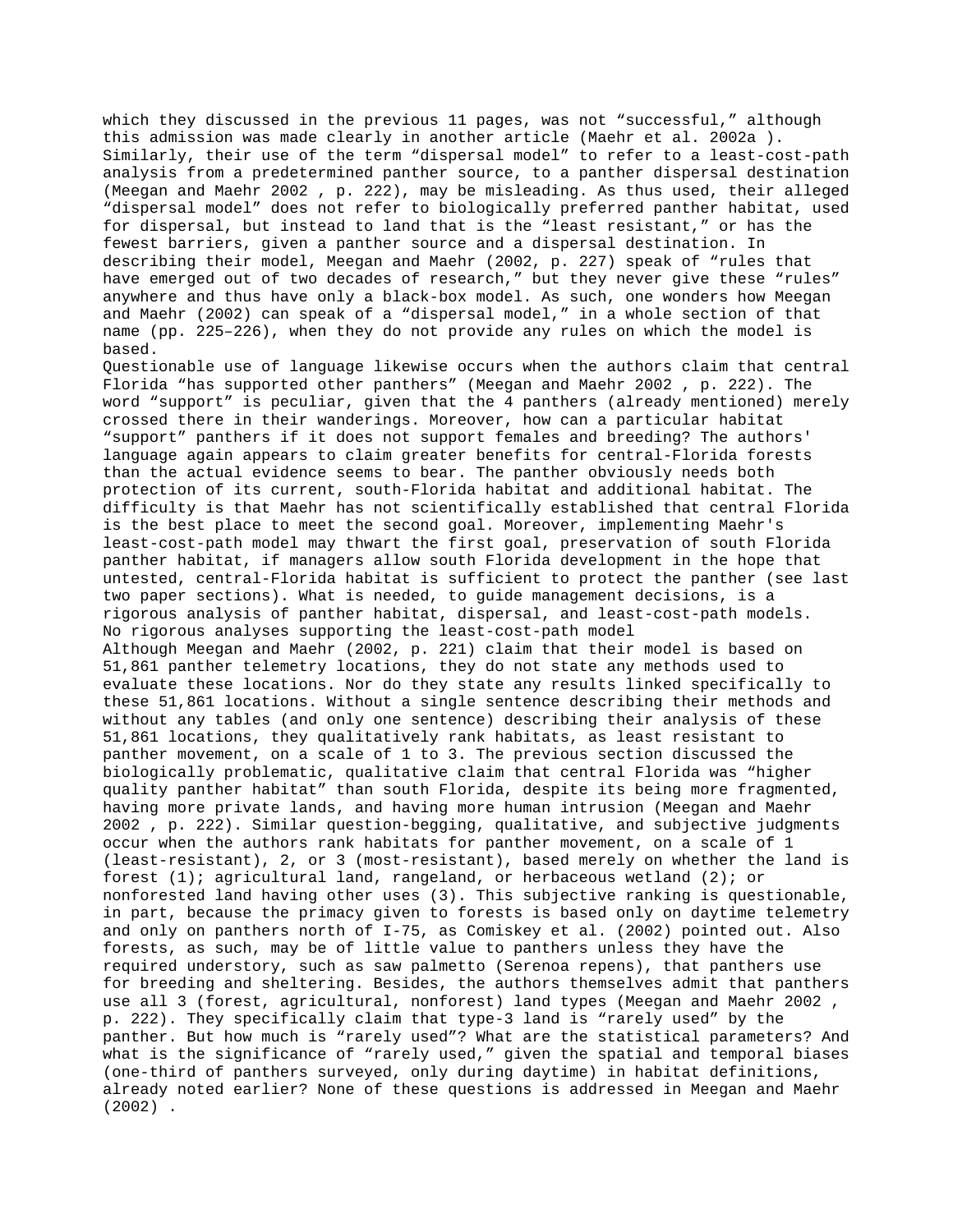A related difficulty is that the authors tested their least-cost analysis by means of only 3 panthers who, in 1998–2000, ventured into central Florida, north of the Caloosahatchee River (Meegan and Maehr 2002 , p. 218). Yet 76 panthers did not venture out of south Florida, into the fragmented, humanly-disturbed, largely private lands of central Florida. Not only is a "test" based on 3 animals quite small, but presumably many different models could be consistent with such a small data set.

Inconsistent evaluations of roads and agricultural land A final set of problems with this panther model is that it employs inconsistent treatment of the same data, especially with respect to roads, agricultural lands, and forests. As was argued earlier, the authors may be inconsistent in their claims (a) that the panther has a "tendency as a terrestrial forest obligate" (Maehr 2001 , 1997 ; Maehr and Lacy 2002 ); (b) that developers need to mitigate only the forested part of panther habitat that they take; and (c) that panthers use other types of habitat (see next section). Similar problems occur in the treatment of roads in the Maehr model. Meegan and Maehr (2002, p. 221) claim that "roads cause forest fragmentation," and the panther avoids roads and fragmented forests (Meegan and Maehr 2002 , p. 221). Yet, without explanation of the apparent inconsistency, they rank road-rich, barrier-rich central Florida as a more desirable panther habitat than more barrier-free and more road-free south Florida, the only current range of the Florida panther. At a minimum, the authors need detailed, quantitative arguments as to why other central-Florida advantages offset the apparent disadvantages of the many central-Florida roads. In the absence of such an analysis, one can only conclude that their proposing central-Florida colonization appears based on implicit and unstated assumptions. This is especially disturbing because since 1999, nearly 10 percent of the total documented population of Florida panthers has been killed annually on Florida highways (Land et al. 2002 ). Similar inconsistencies occur in the treatment of agricultural lands. On the one hand, Meegan and Maehr (2002) give agricultural and range land a value of "2," on a scale of 1 through 3 (where 1 is highest, and 3 is lowest) for the quality of Florida-panther movement that this land type permits (Meegan and Maehr 2002 , p. 222). When Maehr assessed agricultural lands in Florida, proposed by developers to mitigate panther-habitat losses in south Florida, Maehr assigned them positive value as panther habitat (see Slack 2002 , Agripartners 2001 ). On the other hand, when Maehr assessed current panther habitat value, as a consultant for western Everglades developers, he inconsistently assigned no value whatsoever to "agricultural land" used by the panther for hunting prey and assigned value only to forest land (Slack 2002 , p. 8). As a result of Maehr's inconsistent scientific claims (valuable for mitigation, not valuable for habitat) about agricultural land, developers were able to obtain permits to develop panther habitat in south Florida, yet they had to pay mitigation only for the small forested portion of panther habitat they bought (Slack 2002 , pp. 8–10; see Agripartners 2001 ). How could the same type of land have both positive and negative value as panther habitat? If the same type of land is good enough for panther mitigation, then why is it not good enough for panther habitat in the first place? Similarly, in their model Meegan and Maehr (2002, p. 222) require non-forested "buffer" land "that may be important to panthers, panther prey, or panther travel." Yet when Maehr provided analysis to support Florida Rock Industries' successfully permitting more than 6000 ha of western Everglades panther habitat, in February 2003, he denied the need for any buffer or easement. Instead Maehr argued that the developer should be responsible for "impacts to panther habitat (forested cover types only)" (Slack 2002 , p. 8; Agripartners 2001 ). Such apparent inconsistencies lead one to doubt the science on which the Maehr model rests.

Practical consequences of panther management using poor science If the science underlying the Maehr model is questionable, then it ought not be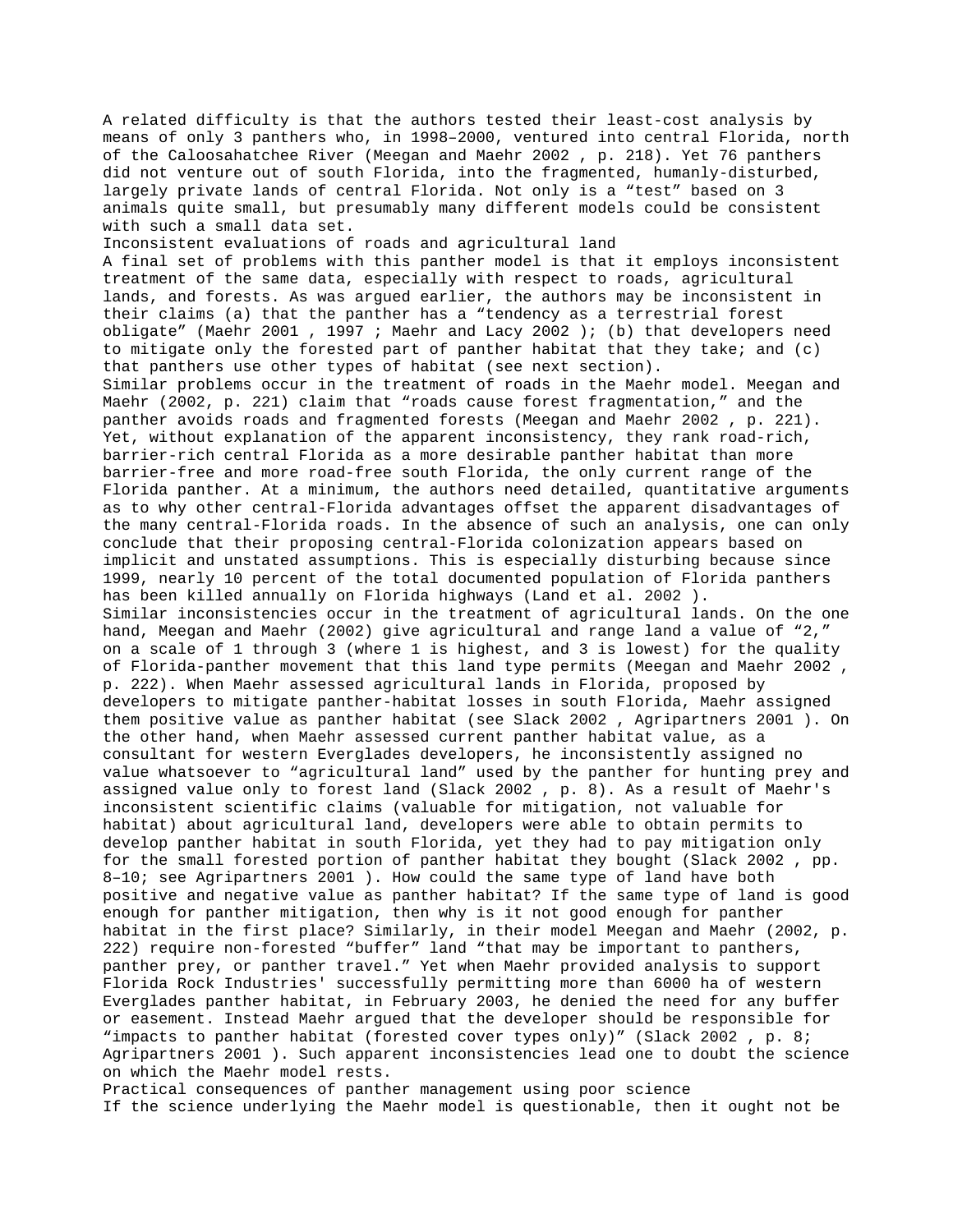used in habitat-mitigation decisions. Yet it has been used repeatedly. In the Daniels Road extension and development case (Corps Permit No. 199130802), impacts to the Florida panther were assessed for a 2000 ha project area in western Everglades. The U.S. Fish and Wildlife Service requested compensation of 252 ha and a wildlife highway underpass, but Maehr's testimony enabled developers both to avoid building the underpass and to avoid paying additional compensation for loss of Florida panther habitat (Maehr 2001 , pp.1, 6; Slack 2001 ). Yet in the recent article in the Southeastern Naturalist, Maehr (who as a consultant defended the Daniels highway construction) argued against roads and other "disturbances that limit use by Puma concolor." He said roads and urban areas are fragmenting panther habitat that would "otherwise be preferred habitat" (Meegan and Maehr 2002 , p. 221), and claimed that "potential [panther] crossing zones can be enhanced with highway underpasses, a technique that appears to reduce local panther mortality" (Meegan and Maehr 2002 , p. 226). Maehr likewise has testified for many other successful development projects in western Everglades. He argued, for example, that although a developer was receiving permits affecting more than 6,000 acres of western Everglades panther habitat (Slack, 2002 , p. 8), the developer should pay for panther mitigation for only the 82 acres of forested wetlands, only about 1% of the total acreage impacted (Slack, 2002 , p. 8–10). It seems inappropriate for Maehr to argue against the suitability of south

Florida habitat, the only current panther habitat, in part on grounds that it is being developed, while his testimony and panther models promote this very development. If there is reason to question Maehr's basic panther science and models, there also are grounds for questioning their use in allowing permitting and development of current, western Everglades (south Florida) panther habitat. Maehr (1990) admits that development of western Everglades habitat, in turn, is putting pressure on the panther for expansion into areas such as the forests of central Florida. Currently, U.S. taxpayers are spending \$ 8 billion to restore the eastern Everglades. Yet, since 1993, the U.S. Army Corps of Engineers (ACE) and the U.S. Fish and Wildlife Service (FWS) have turned down no permits for developing the Florida panther's only current habitat in the western Everglades of south Florida. As a result, the ACE and FWS have given permits to develop more than 60,000 acres of southwest Florida panther habitat. This successful permitting is occurring in part because it relies on Maehr's scientifically flawed claims that denying these permits is not necessary to protect the panther's only existing habitat, and that better habitat lies elsewhere (Agripartners 2001 , p. 11; Maehr 1997 , 2001 ; Maehr and Lacy 2002 ; Slack 2002 ).

## CONCLUSION Return to TOC

If the seven arguments discussed earlier are right, then although central Florida pine forests may be potential panther habitat, nevertheless Maehr and his coauthors have not given quantitative, unbiased, consistent, empirical arguments for this claim. Their flawed assumptions, questionable measurement methods, and incomplete data cast doubt on their conclusions. They rely on unsubstantiated, forest-centered definitions of panther habitat. Yet, as Comiskey et al. (2002) show, these definitions fail because of spatial, temporal, and resolution biases that look at only part of the panther population; that ignore the importance of the forest understory; and that minimize the significance of the patchy south Florida landscape. Meegan's and Maehr's (2002) model also relies on stipulative and misleading uses of key biological terms, such as "forest obligate" and panther "dispersal." They likewise employ question-begging value judgments, instead of rigorous analyses, to support their model rankings. Maehr and his coauthors also are inconsistent in their evaluations of forests, agricultural lands, and highways. Given these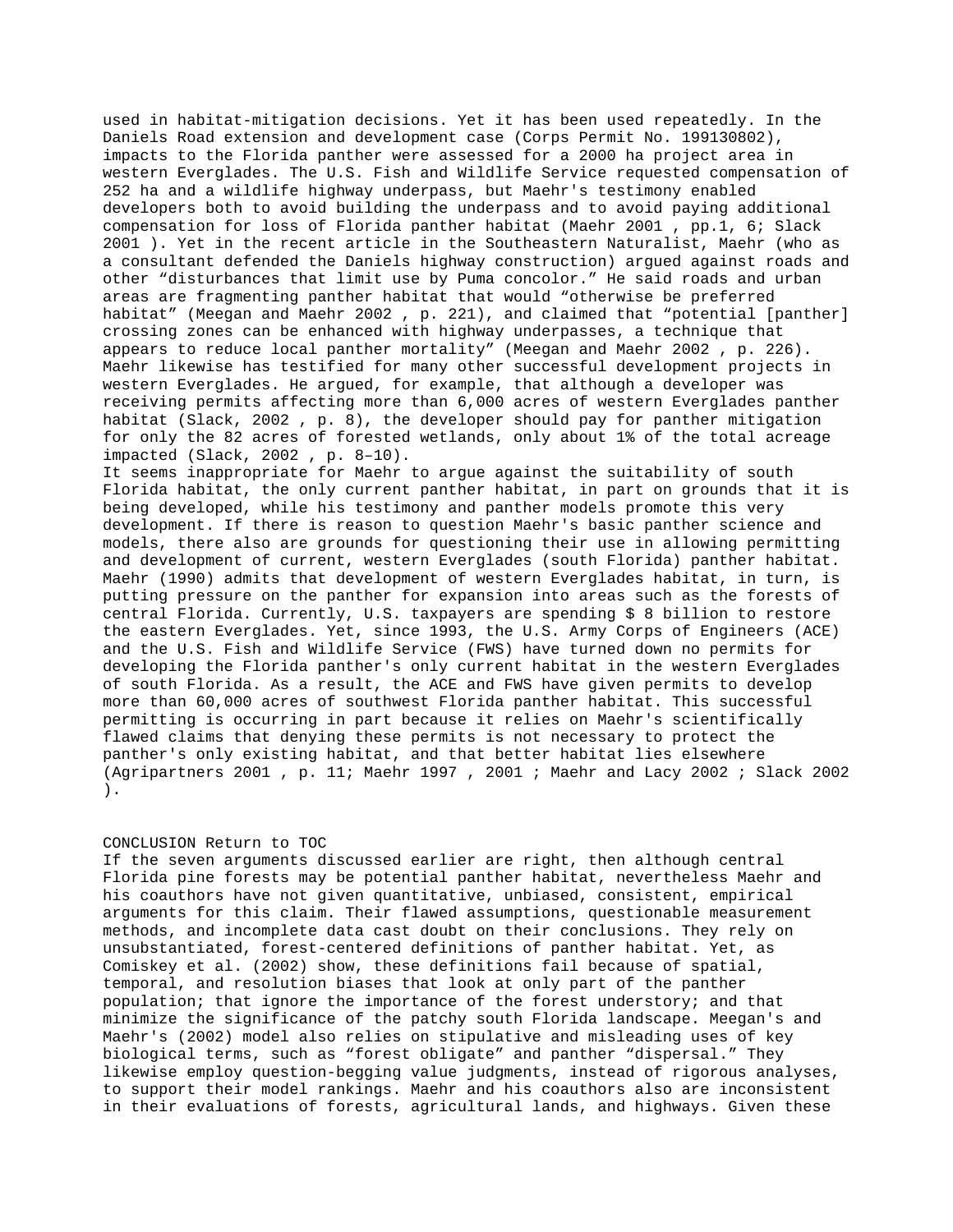difficulties, panther managers should not use the Maehr model to allow permitting of the panther's only current, tested, south Florida habitat, and they should not assume that a corridor to untested habitat in central Florida is sufficient to protect the panther. Panther dispersal and colonization in central Florida is desirable and may be possible, but the Meegan and Maehr (2002) least-cost-path model provides inadequate scientific warrant for doing so. Indeed, if Maehr's arguments against south Florida panther habitat (such as too few large forests) are correct, they also could be used against central-Florida panther habitat. Acknowledgments Thanks to the guest editor and two anonymous referees from Southeastern Naturalist for their excellent criticisms of earlier drafts.

## LITERATURE CITED Return to TOC

Agripartners. 2001, Motion of Intervenor Agripartners, National Wildlife Federation (NWF), et al., v. Louis Caldera, Civil Action No. 1:00 CV 01031 (JR). Case name later changed to NWF et al., Plaintiffs, v. Thomas White, et al., Defendants, 2001, Case 00CV01031 (JR). Lawsuit against Daniels Parkway extension is at www.eswr.com/panthnwreply.pdf.

Belden, R.C., W. Frankenberger, R.T. McBride, and S.T. Schwikert. 1988, Panther habitat use in southern Florida: Journal of Wildlife Management. 52 660–663.

Comiskey, E.J., O.L. Bass, L.J. Gross, R.T. McBride, and R. Salinas. 2002, Panthers and forests in south Florida: An ecological perspective: Conservation Ecology. 6 18–40. online at www.consecol.org/vol6/iss1/art18.

Dees, C.S., J.D. Clark, and F.T. Van Manen. 2001, Florida panther habitat use in response to prescribed fire: Journal of Wildlife Management. 65 141–47.

Dickson, B.G., and P. Beier. 2002, Home range and habitat selection by adult cougars in Southern California: Journal of Wildlife Management. 66 (4):1235–1245.

Janis, M.W., and J.D. Clark. 2002, Response of Florida panther to recreational deer and hog hunting: Journal of Wildlife Management. 66 (3):839–848.

Kerkhoff, A.J., B.T. Milne, and D.S. Maehr. 2000, Toward a panther-centered view of the forests of south Florida: Conservation Ecology. 4 (1):1 Available online at www.consecol.org.vol4/iss1/art1.

Land, D.S., M. Cunningham, R.T. McBride, D.B. Shindle, and M. Lotz. 2002, Florida Panther Genetic Restoration, 2001–2002 Annual Report: Florida Fish and Wildlife Conservation Commission (FFWCC), Tallahassee, FL.

Maehr, D.S. 2001, Declaration of Opinion Regarding Florida Panther Litigation Re Landon Companies/Agripartners—National Wildlife Federation et al. v. Caldera et al., case No. 1:00CV01031 (D.D.C. Judge Robertson).

Maehr, D.S. 1997, The Florida Panther: Island Press, Covelo, CA.

Maehr, D.S. 1990, The Florida Panther and private lands: Conservation Biology. 4 167–170.

Maehr, D.S., and J.A. Cox. 1995, Landscape features and panthers in South Florida: Conservation Biology. 9 1008–1019.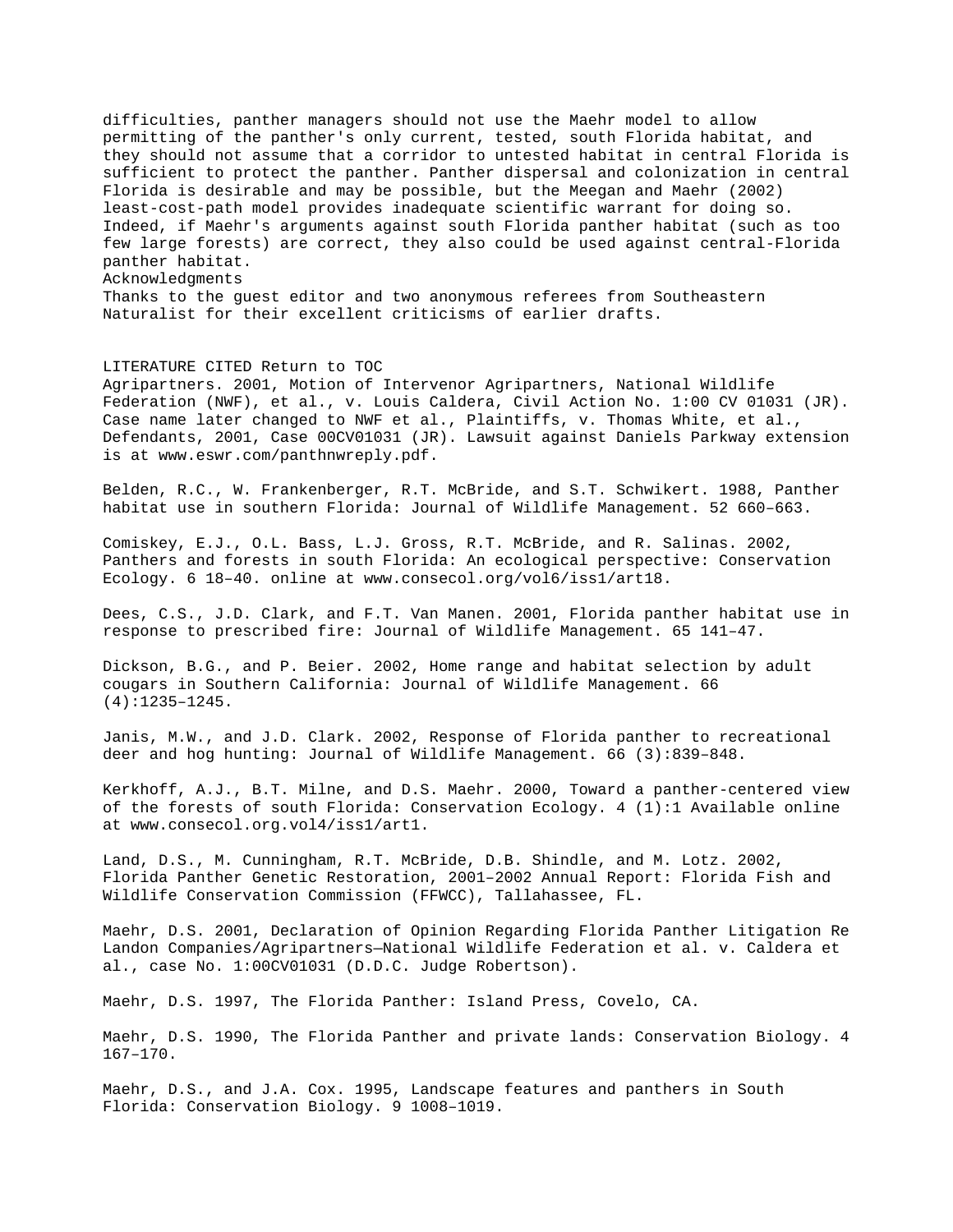Maehr, D.S., and J. Deason. 2002, Wide-ranging carnivores and development permits: Clean Technologies and Envirmental Policy. 3 398–406.

Maehr, D.S., and R. Lacy. 2002, Avoiding the lurking pitfalls in Florida Panther recovery: Wildlife Society Bulletin. 30 971–978.

Maehr, D.S, E.D. Land, D.B. Shindle, O.L. Bass, and T.S. Hoctor. 2002a, Florida Panther dispersal and conservation: Biological Conservation. 106 187–197.

Maehr, D.S., R.C. Lacy, E.D. Land, O.L. Bass, and T.S. Hoctor. 2002b, Population viability of the Florida Panther: A multi-perspective approach: In S. Beissinger and D. McCullough (Eds.). Population Viability Analysis. University of Chicago Press, Chicago, IL.

McBride, R.T. 2000, Current Panther Distribution and Habitat Use: A Review of Field Notes: Fall 1999–Winter 2000, Florida Panther Subteam of MERIT: U.S. Fish and Wildlife Service, South Florida Ecosystem Office, Vero Beach, FL. McBride reports 2000–2002 are available online at www.panther.state.fl.us/news/pdf/rtm.

McBride, R.T. 2001, Current Panther Distribution, Population Trends, and Habitat Use Report of Field Work: Fall 2000–Winter 2001, Florida Panther Subteam of MERIT: U.S. Fish and Wildlife Service, South Florida Ecosystem Office, Vero Beach, FL.

McBride, R.T. 2002, Florida Panther Current Verified Population, Distribution, and Highlights of Field Work: Fall 2001–Winter 2002, Florida Panther Subteam of MERIT: U.S. Fish and Wildlife Service, South Florida Ecosystem Office, Vero Beach, FL.

Meegan, R.P., and D.S. Maehr. 2002, Landscape conservation and regional planning for the Florida Panther: Southeastern Naturalist. 1 (3):217–232.

Seal, U.S., R.C. Lacy, Conservation Breeding Specialist Group, Species Survival Commission, and IUCN. 1989, Florida Panther Viability Analysis and Species Survival Plan, Report to the U.S: Fish and Wildlife Service, Apple Valley, MN.

Shrader-Frechette, K.S., and E.D. McCoy. 1993, Method in Ecology: Cambridge University Press, Cambridge, UK.

Slack, J.J., Field Supervisor, South Florida Ecological Services Office, and U.S. Fish and Wildlife Service. 2001, Letter to Kris Thoemke, Everglades Project Manager, National Wildlife Federation, and Nancy Anne Payton, SW Florida Field Representative, Florida Wildlife Federation (June 12).

Slack, J.J., and Field Supervisor, South Florida Ecological Services Office. Vero Beach, FL, U.S. Fish and Wildlife Service. 2002. Letter to Colonel James G. May, U.S. Army Corps of Engineers, Jacksonville, Florida, Biological Opinion for the proposed Fort Myers Mine # 2 in Lee County, FL (January 30).

1Department of Biological Sciences and Department of Philosophy, 100 Malloy Hall, University of Notre Dame, Notre Dame, IN 46556; E-mail: kshrader@nd.edu.

© 2004, Humboldt Field Research Institute